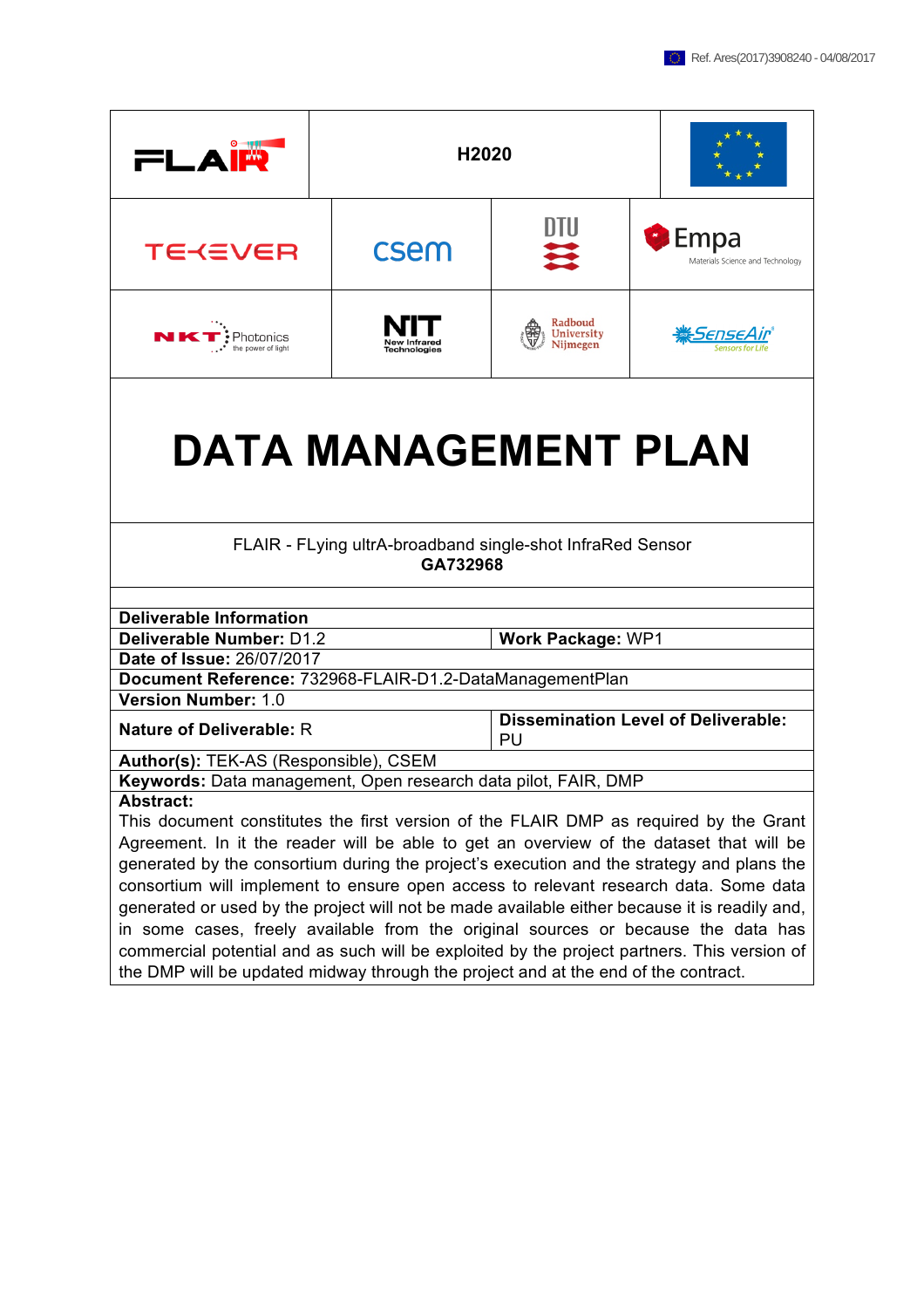



# **Document History**

| <b>Date</b> | Version | <b>Remarks</b>                                                                                 |
|-------------|---------|------------------------------------------------------------------------------------------------|
| 06/03/2017  | 0.1     | Skeleton                                                                                       |
| 27/04/2017  | 0.2     | First draft                                                                                    |
| 31/05/2017  | 0.3     | Updates based on progress in identification of relevant data to<br>be generated in the project |
| 05/07/2017  | 0.4     | <b>Updates</b>                                                                                 |
| 26/07/2017  | 1.0     | Revision and first issue                                                                       |

# **Document Authors**

| <b>Entity</b> | <b>Contributors</b>     |
|---------------|-------------------------|
|               | TEK-AS   André Oliveira |
| CSEM          | Gilles Buchs            |

**Disclosure Statement:** The information contained in this document is the property of FLAIR Consortium and it shall not be reproduced, disclosed, modified or communicated to any third parties without the prior written consent of the abovementioned entities.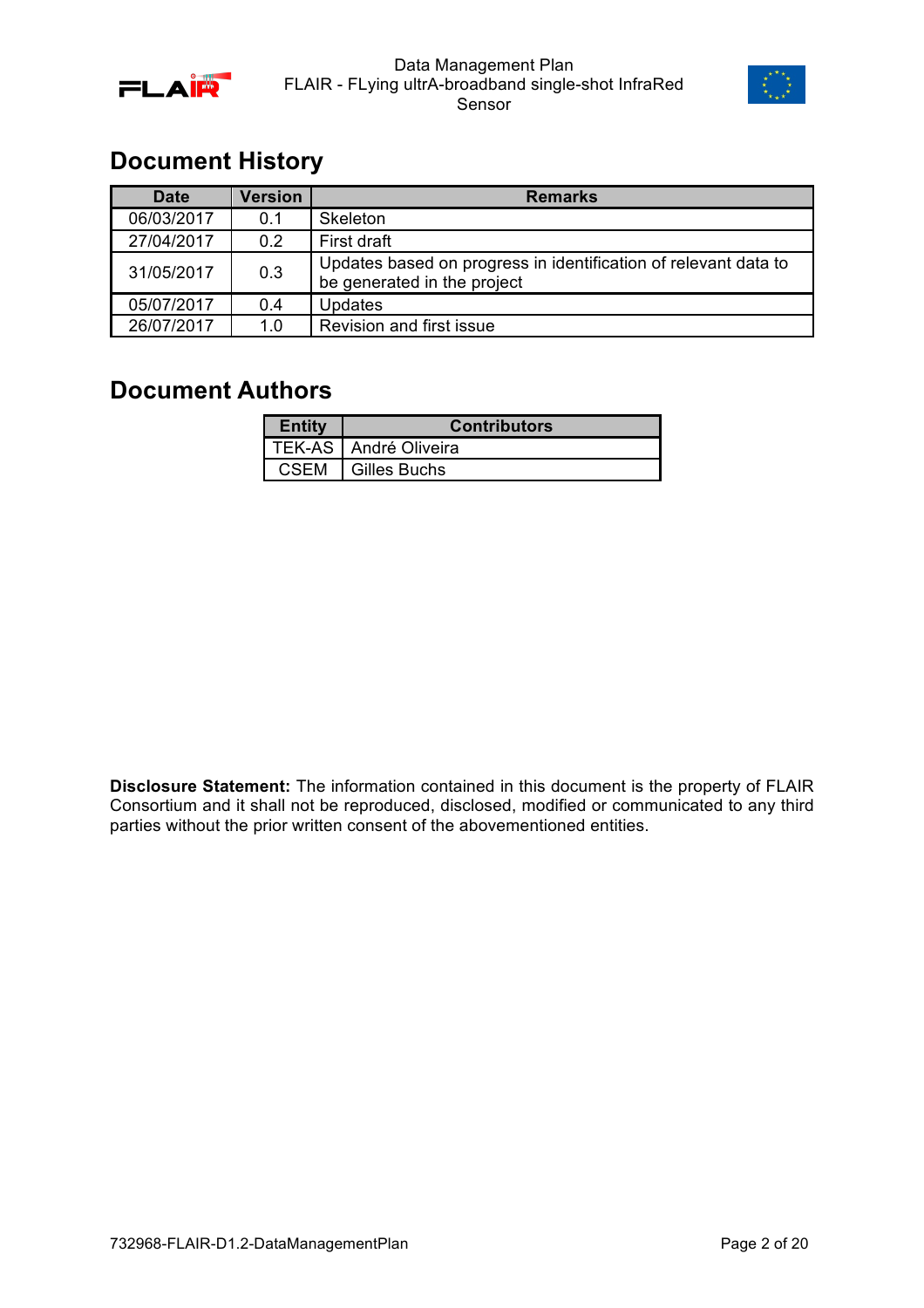



# **Executive Summary**

The FLAIR project addresses the challenge of performing air quality monitoring in complex urban environments by mounting a high-performance air sampling sensor based on photonic technology on an UAV for pervasive and large area coverage high-specificity and highsensitivity air quality sensing. Operating in the two atmospheric windows of 2-5 um and 8-12 µm wavelength, FLAIR can detect minute traces of molecules in complex gas mixtures from their characteristic IR absorption fingerprints and provide real time information to the operator of the drone. FLAIR can operate in remote or dangerous areas and outside of established monitoring networks.

FLAIR participates in the Pilot on Open Research Data (ORD) launched by the European Commission (EC) under H2020. The ORD pilot aims to improve and maximize access to and re-use of research data generated by H2020 projects. As such, the development and use of a Data Management Plan (DMP) is required for all projects participating in the ORD Pilot. This document constitutes the first version of the FLAIR DMP as required by the Grant Agreement.

This DMP has been created and developed following the Guidelines on FAIR Data Management in Horizon 2020 published by the EC, the UK's Digital Curation Center (DCC) guide on How to Develop a Data Management and Sharing Plan and the European Research Council's (ERC) Guidelines on Implementation of Open Access to Scientific Publications and Research Data. It describes the current picture of datasets to be generated or used in the project and provides answers to the questions of Annex 1 of the EC Guidelines on FAIR Data Management in Horizon 2020.

For each dataset to be generated in FLAIR, the following elements (when known or defined at the time of writing) are provided:

- What is the purpose of the data collection/generation
- Explanation on the relation of the data to the objectives of the project
- Specification of the types and formats of data generated/collected
- Explanation of whether existing data is being re-used
- Specification of the origin of the data
- Determination of the expected size of the data
- Identification of the data utility
- Consortium's plan to make the data findable
- Consortium's plan to make data openly accessible
- Consortium's plan to make data interoperable
- Consortium's plan to increase data re-use
- How the consortium will allocate resources to manage the data
- How the consortium will ensure data security
- Ethical aspects

The document concludes by identifying other data that will be used by FLAIR or generated by the project but for which no open access will be granted. This is either because the used data is readily and, in some cases, freely available from the original sources (e.g. HITRAN database and PNNL library spectral data) or because the data generated in the project has commercial potential and as such will be exploited by the project partners (e.g. UAV performance data and FLAIR system design data).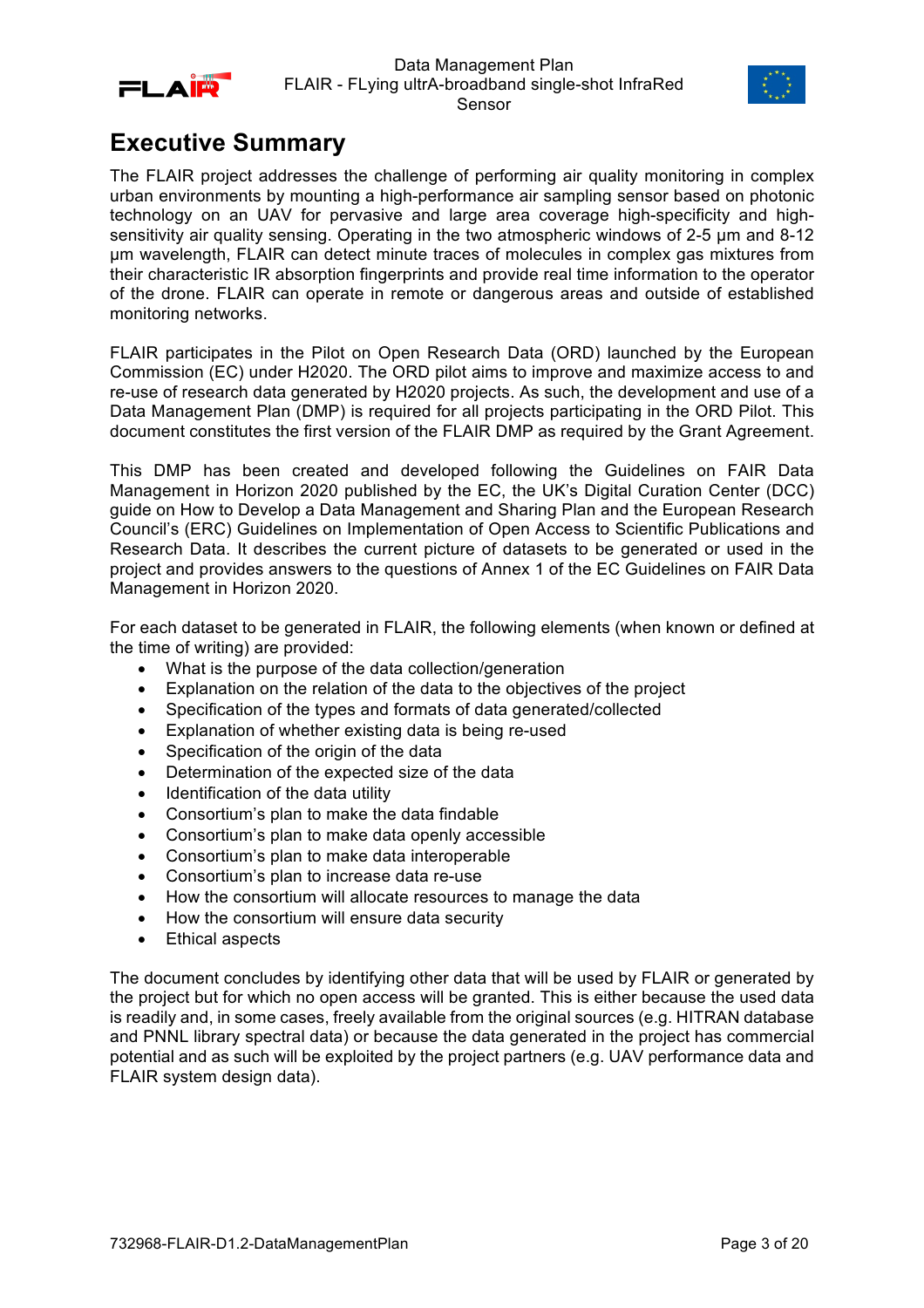



# **Table of Contents**

| $\mathbf 1$ |  |  |  |
|-------------|--|--|--|
| 1.1         |  |  |  |
| 1.2         |  |  |  |
| 1.3         |  |  |  |
| 1.4         |  |  |  |
|             |  |  |  |
| 2.1         |  |  |  |
| 2.1.1       |  |  |  |
| 2.1.2       |  |  |  |
| 2.1.3       |  |  |  |
| 2.1.4       |  |  |  |
| 2.1.5       |  |  |  |
| 2.2         |  |  |  |
| 2.2.1       |  |  |  |
| 2.2.2       |  |  |  |
| 2.2.3       |  |  |  |
| 2.2.4       |  |  |  |
| 2.2.5       |  |  |  |
| 2.3         |  |  |  |
| 2.3.1       |  |  |  |
| 2.3.2       |  |  |  |
| 2.3.3       |  |  |  |
| 2.3.4       |  |  |  |
| 2.3.5       |  |  |  |
| 3           |  |  |  |
| 3.1         |  |  |  |
|             |  |  |  |
| 3.2         |  |  |  |
| 3.2.1       |  |  |  |
| 3.3         |  |  |  |
| 3.3.1       |  |  |  |
| 3.4         |  |  |  |
| 3.4.1       |  |  |  |
|             |  |  |  |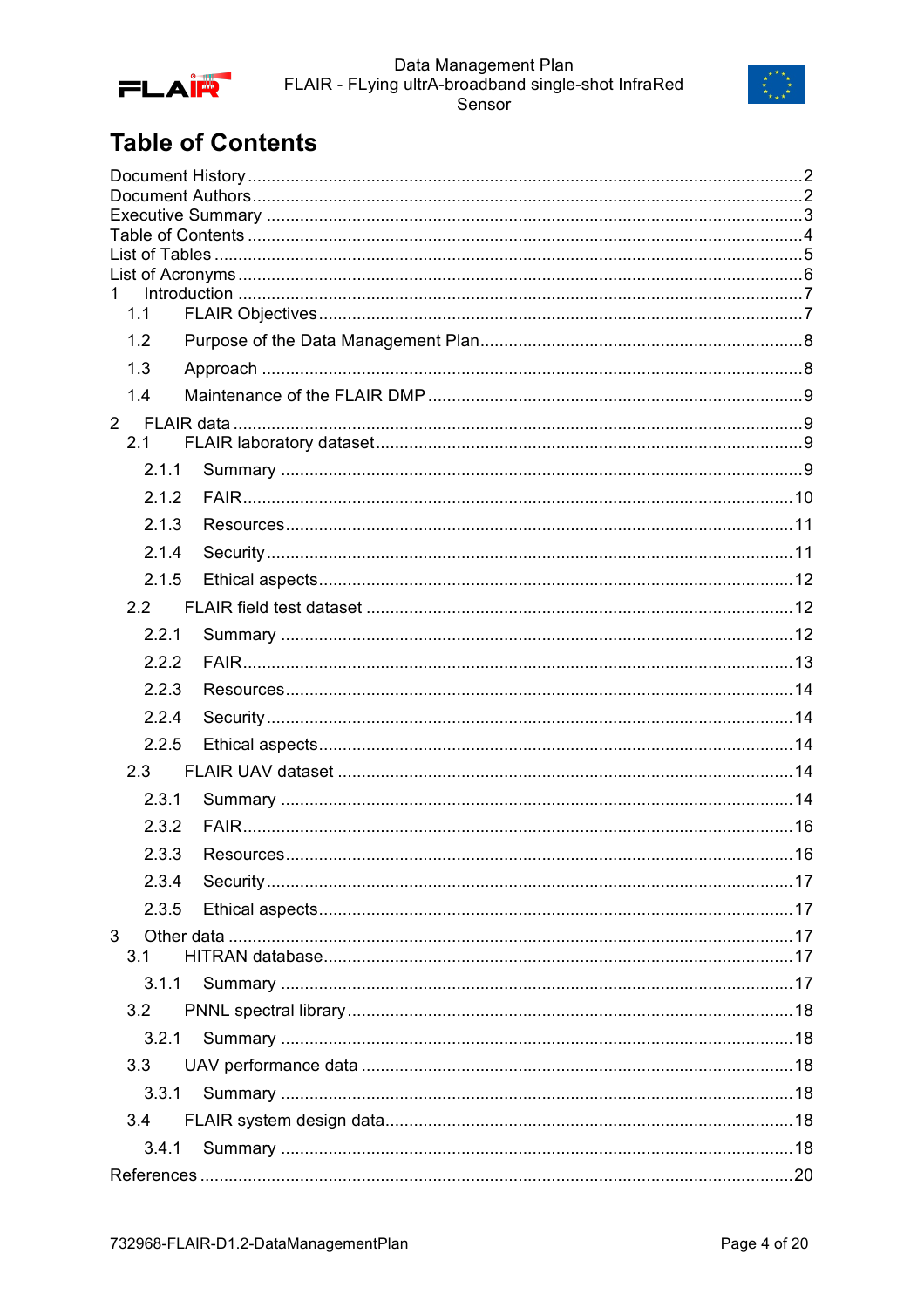



# **List of Tables**

|--|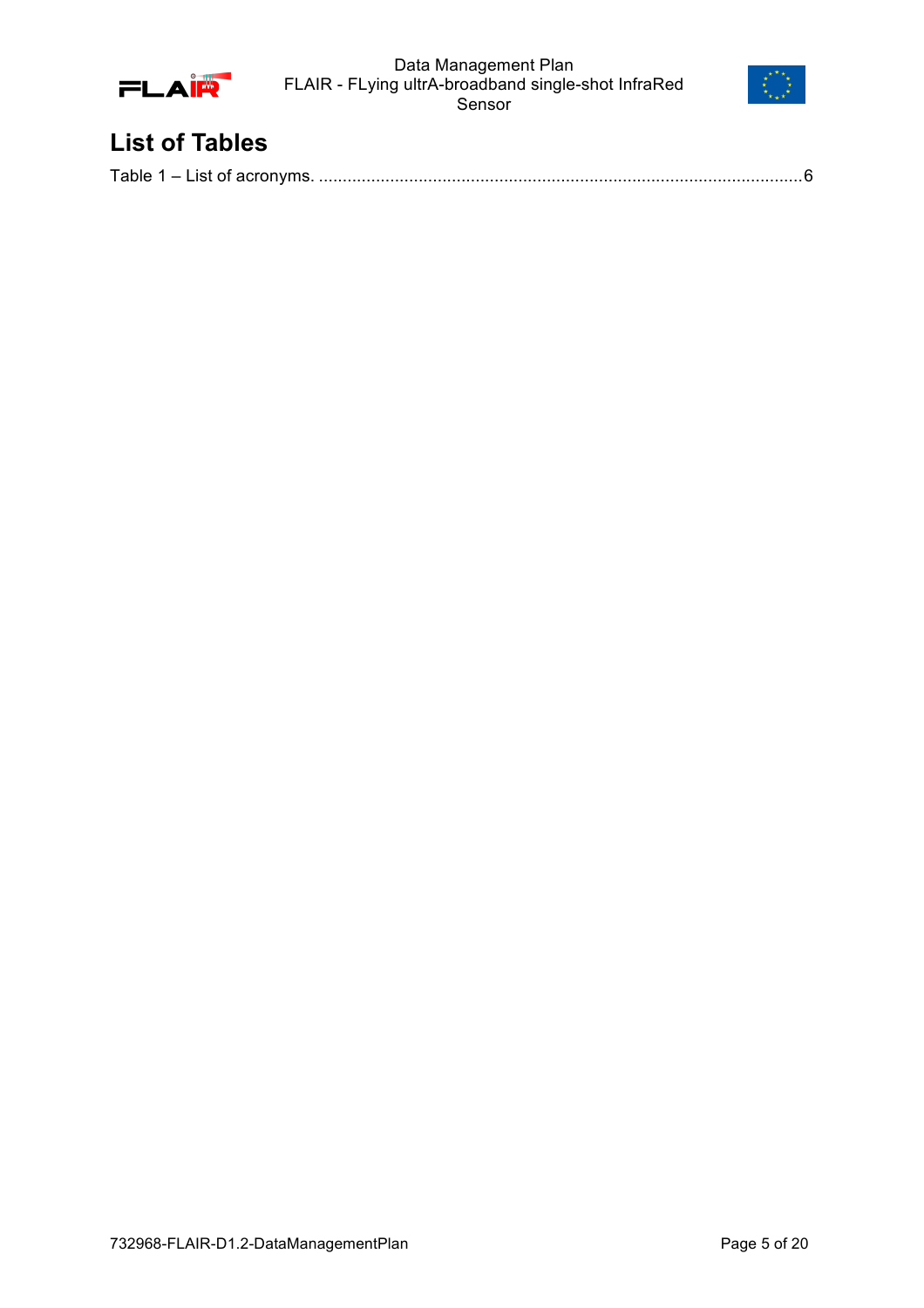



# **List of Acronyms**

| <b>Acronym</b> | <b>Meaning</b>                                                  |
|----------------|-----------------------------------------------------------------|
| AFCRL          | Air Force Cambridge Research Laboratories                       |
| <b>DCC</b>     | <b>Digital Curation Centre</b>                                  |
| <b>DMP</b>     | Data Management Plan                                            |
| EC             | European Commission                                             |
| <b>EMPA</b>    | Swiss Federal Laboratories for Materials Science and Technology |
| <b>ERC</b>     | European Research Council                                       |
| <b>FAIR</b>    | Findable, Accessible, Interoperable and Re-usable               |
| GA             | <b>Grant Agreement</b>                                          |
| <b>GPS</b>     | <b>Global Positioning System</b>                                |
| <b>HITRAN</b>  | High resolution TRANsmission molecular absorption               |
| HW             | Hardware                                                        |
| <b>IPR</b>     | <b>Intellectual Property Rights</b>                             |
| IR.            | <b>InfraRed</b>                                                 |
| ΙT             | Information Technologies                                        |
| <b>KET</b>     | <b>Key Enabling Technologies</b>                                |
| <b>ORD</b>     | Open Research Data                                              |
| <b>PNNL</b>    | Pacific Northwest National Laboratory                           |
| <b>RIA</b>     | Research and Innovation Action                                  |
| <b>UAV</b>     | <b>Unmanned Aerial Vehicle</b>                                  |

**Table 1 – List of acronyms.**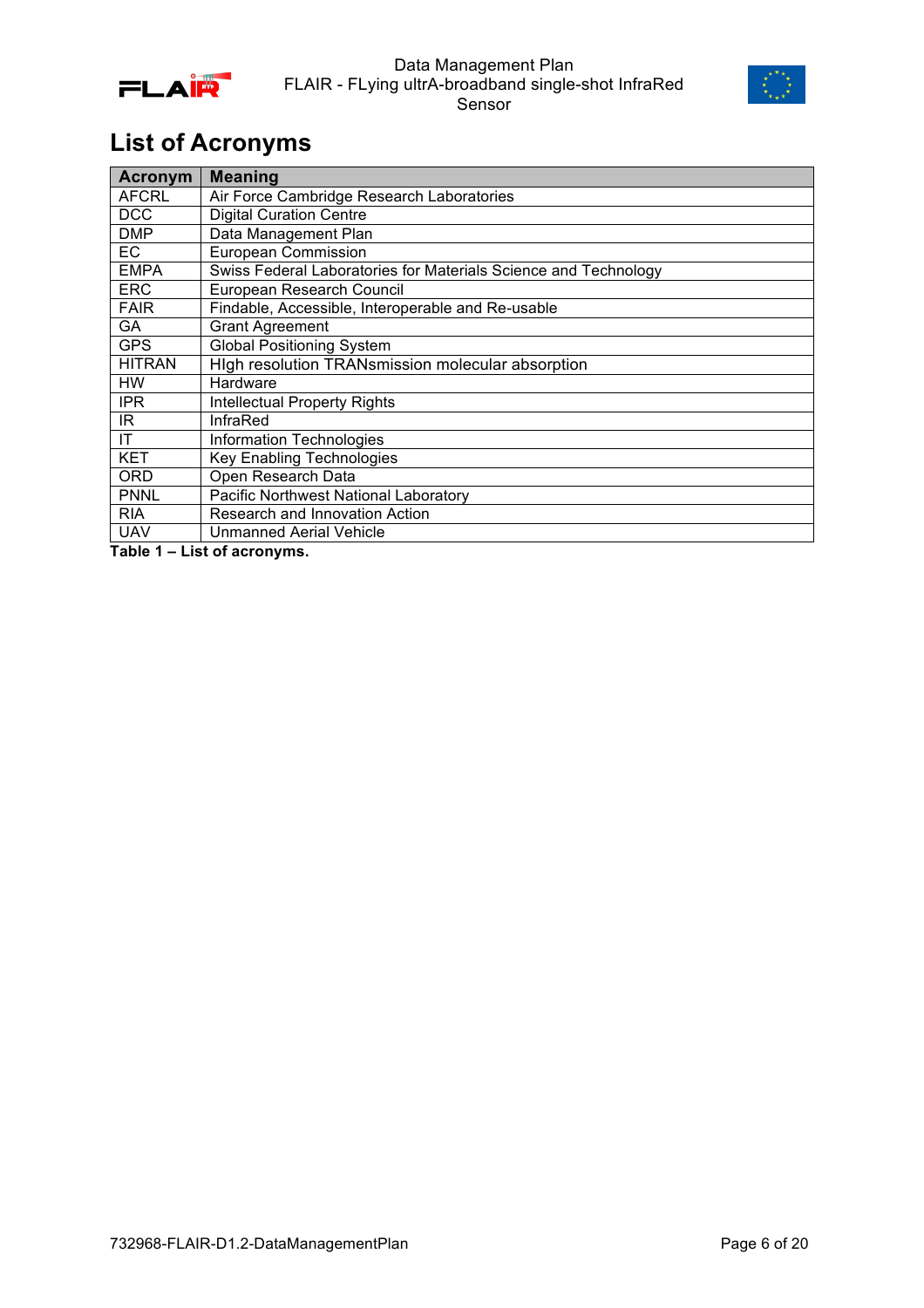



# **1 Introduction**

## *1.1 FLAIR Objectives*

FLAIR (Flying ultra-broadband single-shot InfraRed sensor) is a Research and Innovation Action (RIA) funded by the European Union's H2020 programme under the Photonics Key Enabling Technologies (KET) topic.

Its core objective is to develop a high-performance air sampling sensor based on cutting-edge photonic technology capable of performing high-specificity and high-sensitivity (ppbv) air quality sensing in large areas as a result of its installation aboard an Unmanned Aerial Vehicle (UAV), also known as a drone.

Today, significant effort is devoted globally to improve air quality through e.g. land-use planning strategies, replacement of fossil fuels by clean energy sources and lower level of industrial emission. In order to be successful, these measures need be accompanied by air quality monitoring at large scale to ensure compliance with air quality legislation but also to provide information for political decision making regarding air quality and safety. This is particularly challenging outside the dense urban network of air quality monitoring stations. FLAIR addresses this challenge by mounting a high-performance air sampling sensor based on photonic technology on an UAV for pervasive and large area coverage high-specificity and high-sensitivity air quality sensing. Operating in the two atmospheric windows of 2-5  $\mu$ m and 8-12 um wavelength, FLAIR can detect minute traces of molecules in complex gas mixtures from their characteristic IR absorption fingerprints and provide real time information to the operator of the drone. FLAIR can operate in remote or dangerous areas and outside of established monitoring networks.

FLAIR applications include the monitoring of air around industrial infrastructure, maritime and land based traffic, landfills and agriculture facilities and the project contributes to a safer environment by providing detailed air quality data around current facilities and locations of interest or in the case of catastrophic events like wildfires, volcanic eruption or chemical accidents.

The advantages of using UAVs for this application are essentially related to the fact that these vehicles can rapidly access areas that are too dangerous or too difficult to reach by humans. Moreover, due to the local sampling FLAIR can provide data from inside optically dense clouds and plumes that are not accessible by ground based laser remote sensing methods.

Photonics technology is a promising approach to the challenge of air quality monitoring, as it can provide, in principle, accurate identification and concentration measurements of specific species in complex environments. Current solutions include several methods for air quality monitoring, among which are mass spectrometry, electronic noses and optical detection. While systems based on mass spectrometry are highly sensitive, they suffer from complexity and high footprint. Electronic noses are cheap but suffer from low accuracy.

Several systems based on light sources operating in the IR range such as quantum cascade lasers, diode laser, optical parametric oscillators or frequency combs have enabled highly sensitive and selective detection of molecules. Such high performance tools, however, typically remain confined to academic research laboratories due to their narrow spectral operating window (covering only very few molecules), their operational complexity and their prohibitively high cost. These are the technical challenges FLAIR is addressing.

The FLAIR project will generate trace gas absorption spectra from which information on the levels of pollutants can be derived through data processing. The datasets generated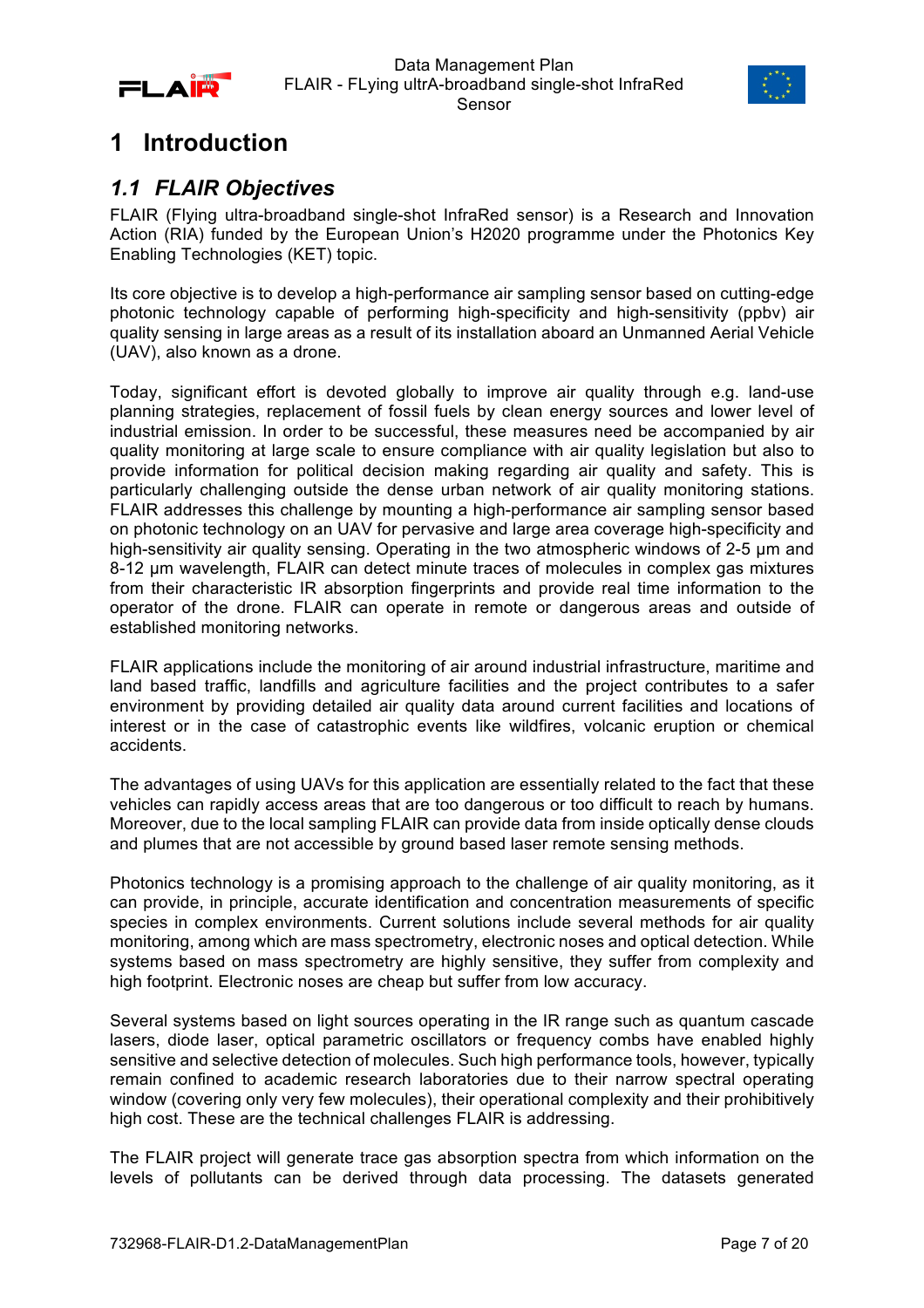



throughout the project will be fundamental to validate the sensor prototype itself, to benchmark its performance against current standards and to assess the feasibility of using unmanned vehicles as a new instrument for deploying air quality sensors and implementing mobile dynamic measuring stations.

The FLAIR project participates in the Pilot on Open Research Data (ORD) launched by the European Commission (EC) under H2020. The ORD pilot aims to improve and maximize access to and re-use of research data generated by H2020 projects. As such, the development and use of a Data Management Plan (DMP) is required for all projects participating in the ORD Pilot.

## *1.2 Purpose of the Data Management Plan*

A Data Management Plan consists of a living document that describes the data management life cycle for the data collected, processed and generated by a H2020 project. It is considered a key element of good data management. The plan outlines how data will be created, managed, shared and preserved throughout the project, providing arguments for any restrictions that apply to any of these steps or any of the data.

The EC encourages all projects to follow and apply principles that will allow all research data to be Findable, Accessible, Interoperable and Reusable (FAIR principles).

The research data generated or created under the projects may include statistics, results of experiments, measurements, observations resulting from fieldwork, survey results, interview recordings and images. Open access to research data is important to allow validation of the results presented by project researchers and consortia in scientific publications.

As the project evolves and the research progresses, datasets will be created and may be subject to changes or updates in terms of the types, formats and origins of the data. Furthermore, the way the data is named or made accessible may change according to consortium policy changes and/or identification of potential for exploitation by project partners. Therefore, it is expected that the DMP will not remain unaltered throughout the project's lifespan. This document constitutes the first version of the DMP and an official deliverable of the project as defined in the Grant Agreement (GA) of FLAIR.

The FLAIR DMP will be updated at months 18 (April 2018) and 36 (December 2019) in line with the mid-term and final reviews respectively, as recommended in the EC Guidelines on FAIR Data Management in Horizon 2020.

The obligations to disseminate results (Article 29.1 of the GA), provide open access to scientific publications (Article 29.2 of the GA) and open access to research data (Article 29.3 of the GA) do not, in any way, change the obligation of consortia to protect results, ensure confidentiality obligations and the security obligations or the obligations to protect personal data, all of which still apply. Consequently, consortia do not have to ensure open access to specific parts of their research data if the achievement of the action's main objective or the exploitation of results would be jeopardised. Whenever this is the case, the DMP will identify said data and explain the reasons for not giving access.

# *1.3 Approach*

The FLAIR DMP has been created and developed following the Guidelines on FAIR Data Management in Horizon 2020 published by the EC in 2016 as well as the UK's Digital Curation Center (DCC) guide on How to Develop a Data Management and Sharing Plan from 2011 and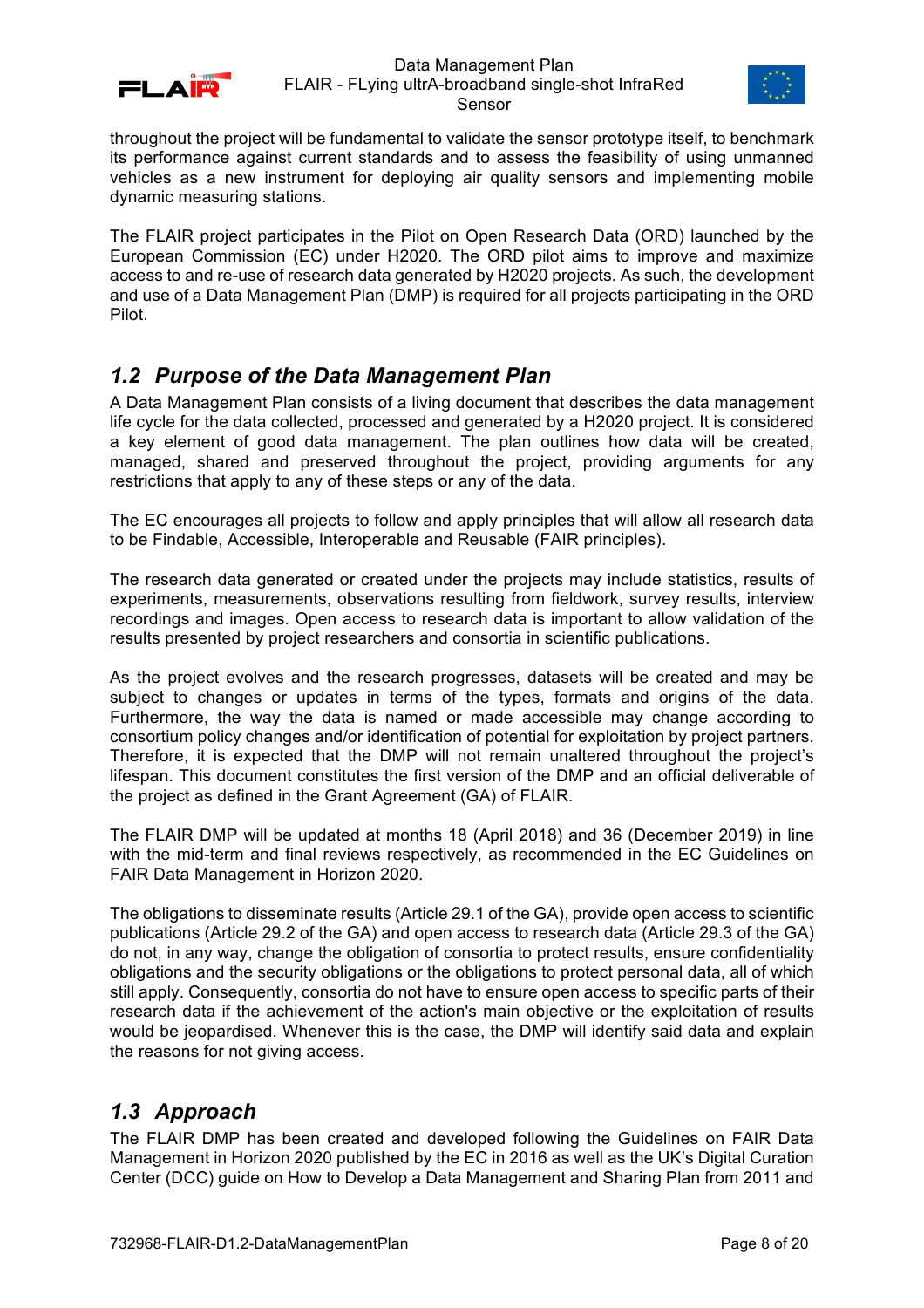



the European Research Council's (ERC) Guidelines on Implementation of Open Access to Scientific Publications and Research Data from 2017.

## *1.4 Maintenance of the FLAIR DMP*

The FLAIR DMP will be maintained throughout the project's lifespan by the coordinator with support from the other partners. This activity falls under WP1 of the project (Project Management).

# **2 FLAIR data**

Large amounts of data in different formats will be collected and generated during the FLAIR project. These will consist mainly of physical parameters, designs, blueprints for hardware, electronic circuit design, and technical data. These data will be shared and exploited according to the policies established under the Grant and Consortium Agreements of the project. All data collected during the project will be placed in the official FLAIR repository, where they will be available for authorized persons and will be properly secured against theft.

In the context of the Pilot on ORD in H2020, all data will be made accessible to the general public for verification and further re-use. However, it is necessary to take into account the possibility that some of them will be part of the Intellectual Property Rights (IPR) of individual partners and therefore will be protected. The following sections describe the current picture of datasets to be generated or used in the project and provide answers to the questions of Annex 1 of the EC Guidelines on FAIR Data Management in Horizon 2020.

# *2.1 FLAIR laboratory dataset*

## **2.1.1 Summary**

### **2.1.1.1 Purpose of the data collection/generation**

The FLAIR laboratory dataset will comprise the set of measurements of trace gas absorption spectra accomplished with the FLAIR sensor in a controlled laboratory environment. The purpose of this dataset is to validate the FLAIR sensor design and components, and to characterize its performance against known quantities of the target trace gases.

### **2.1.1.2 Relation to the objectives of the project**

The FLAIR laboratory dataset is fundamental for achieving the project core objectives. It will be through this dataset that the design of the FLAIR sensor and the prototype of the sensor and its components will be evaluated and characterized. The sensor's performance will be benchmarked against standard sets of parameters such as the HITRAN database and the PNNL spectral library described in sections 3.1 and 3.2.

### **2.1.1.3 Data types and formats**

The data comprising the FLAIR laboratory dataset will consist of:

- Trace gas concentrations in ppbv (parts per billion volume).
- Gas absorption spectra in the 2-5 µm and 8-12 µm windows as a set of absorbance per wavelength measurements.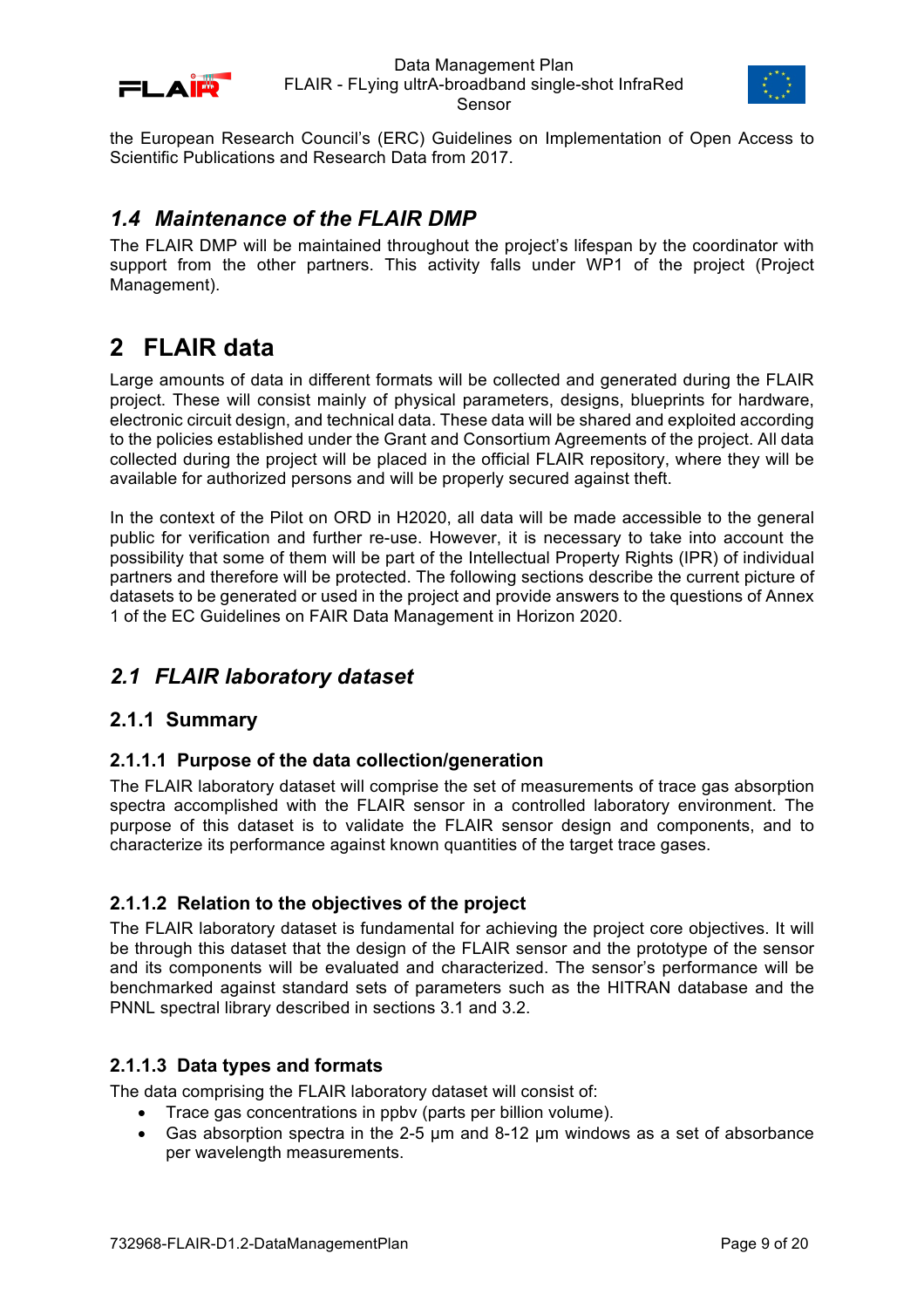



At the moment of writing, the consortium plans to generate the data above for the following gases (according to project deliverable D2.1 – Requirements for FLAIR Sensor System):

- $CO<sub>2</sub> Carbon Dioxide$
- $CH<sub>4</sub> Methane$
- CO Carbon Monoxide
- $O_3 Oz$ one
- $N_2O -$  Nitrous Oxide
- $SO<sub>2</sub> Sulfur Dioxide$
- $NH<sub>3</sub> Ammonia$
- HCl Hydrogen Chloride

Comparison results between the results obtained and the standard values of benchmarks may also be included in the dataset as absolute and relative differences.

The consortium does not foresee the inclusion of the data processing algorithm details in the dataset as this can be commercially exploited by the project partners.

#### **2.1.1.4 Re-use of existing data**

No existing data will be re-used in the generation of the FLAIR laboratory dataset.

#### **2.1.1.5 Data origin**

The data for the FLAIR laboratory dataset will be generated at the laboratories of partners of the FLAIR consortium directly by the researchers involved in the project. The generation procedures will be described in detail in the appropriate deliverables and associated with the dataset.

#### **2.1.1.6 Expected size of the data**

At the moment the expected size of the dataset is not known.

#### **2.1.1.7 Data utility**

The FLAIR laboratory dataset will be useful to the entire consortium (namely in helping accomplish the project objectives as outline above) as well as for other researchers wishing to evolve the work of FLAIR and potential customers interested in new sensors based on the FLAIR technology.

### **2.1.2 FAIR**

#### **2.1.2.1 Making data findable**

The FLAIR laboratory dataset will be made discoverable through the association of metadata to the dataset. At the moment of writing the type of metadata and identification mechanism to be applied is not yet defined. The process or standard to be used to create the metadata is not clear yet. However, the consortium expects to associate the following metadata to the dataset:

- Date of measurement
- Gases measured
- Absorption windows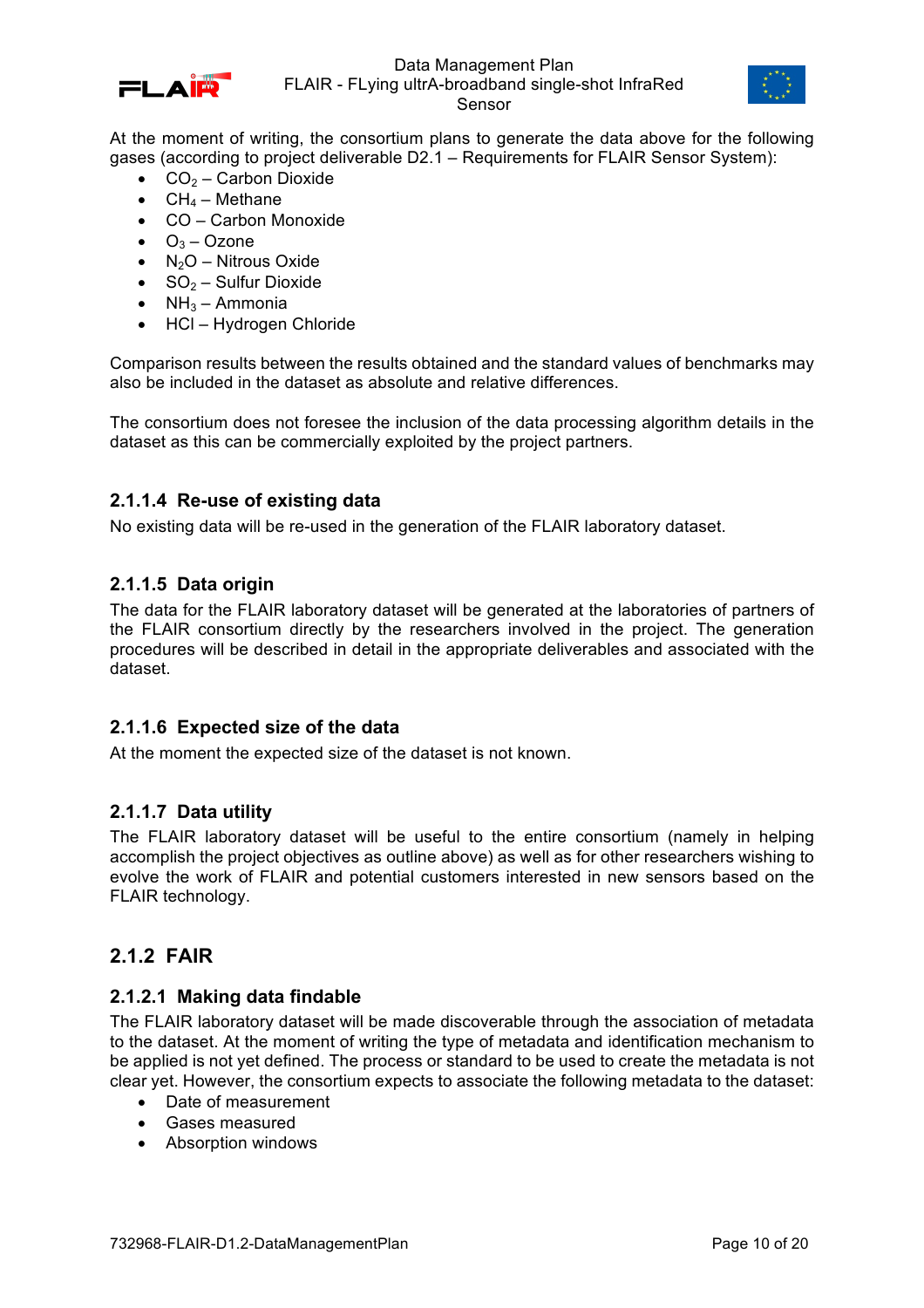



Files in the dataset will be clearly named and their names will include the date of measurement, gas to which the file refers to and whether the file refers to the absorption spectrum or the detected concentration. The following is an example of such a name: 20180428-FLAIR-CO2- AbsSpectrum.ext.

All files in the dataset will allow the clear identification of the version. This may be achieved through the addition of a version suffix to the filename or by supporting versioning in the FLAIR repository. The chosen solution is not defined at the moment. In case the consortium opts for versioning through the filename, then the file itself will describe in its initial contents the major changes to the previous version (e.g. different laboratory test run).

## **2.1.2.2 Making data openly accessible**

At the moment of writing, the consortium expects to make the entire FLAIR laboratory dataset openly available. The consortium expects to make the dataset available through the project's repository (which is foreseen to support versioning). The repository is maintained by the project coordinator and access to it is authenticated. Access to the repository will be enabled through a web interface that only allows download of the dataset (i.e. it will not be possible to delete, upload, check-out or commit other files).

Registration to the repository will be required and will consist in providing the name, entity and reason of interest or foreseen purpose of use for the FLAIR dataset.

### **2.1.2.3 Making data interoperable**

FLAIR will provide the data in the FLAIR laboratory dataset in the standard units for detected concentration and those used in absorption spectra. This should be enough to ensure the interoperability of the data. Parts per billion volume (of air) is a commonly accepted unit for measuring concentrations of compounds in the air. The standard way of presenting an absorption spectrum is to represent the absorbance (unitless) against the wavelength in µm or nm depending on the spectrum window of interest.

### **2.1.2.4 Increasing data re-use**

At the moment of writing the consortium has not yet addressed this issue. However, it is expected that the data will be made available for re-use after the conclusion of the project. It is not clear if licensing will be applied nor if an embargo period will be needed.

### **2.1.3 Resources**

At the moment, and based on the assumptions and plan above, the costs for making the FLAIR laboratory dataset FAIR will be covered by the regular testing activities of the project (WP5 and WP6) and by project management (WP1, where the responsibility for data management lies). Data management responsibility lies with the project coordinator through WP1. The consortium has not analysed or estimated the costs and/or potential benefits of long term preservation of the FLAIR laboratory dataset.

## **2.1.4 Security**

The FLAIR laboratory dataset will not include sensitive data. The dataset will be stored in the project repository which is hosted in a server of the project coordinator's IT infrastructure. The repository supports version control which should be enough to ensure data recovery in case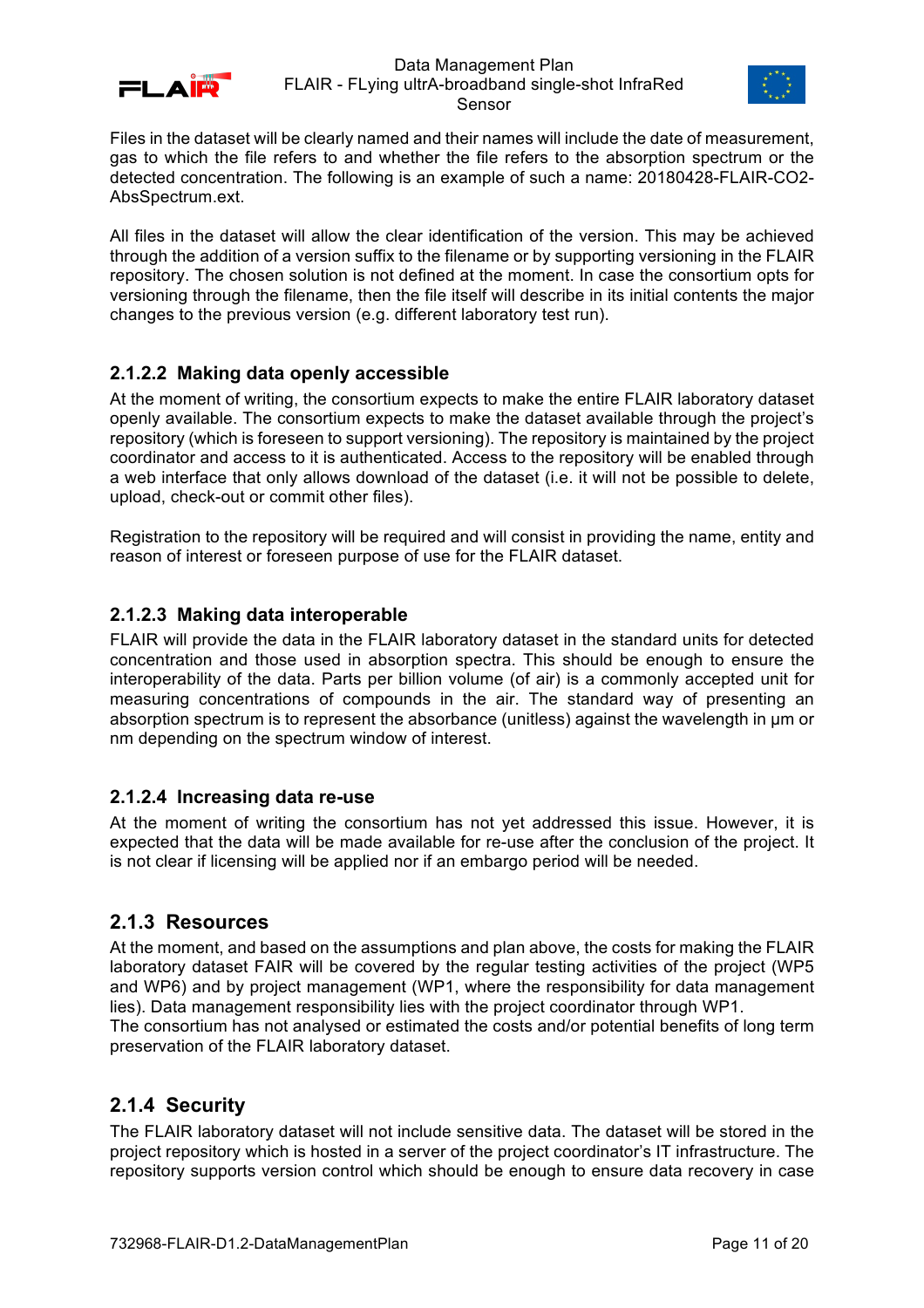



of accidental deletions. Data back-ups will be done according to the internal IT policy of the project coordinator as applicable to all other relevant digital data of the company. Access to the data will only be possible through authenticated access to the repository: one account per partner and one account per external individual (i.e. not belonging to the consortium) requesting access to the data – see 2.1.2.2 above.

### **2.1.5 Ethical aspects**

Not applicable.

# *2.2 FLAIR field test dataset*

## **2.2.1 Summary**

#### **2.2.1.1 Purpose of the data collection/generation**

The FLAIR sensor system will be operated at the sensor test facility on the roof of the suburban air quality monitoring station on the premise of EMPA in Dübendorf, Switzerland. It will be run for several days next to the inlet of high precision reference instruments. These parallel measurements are used for the determination of the sensitivity and the measurement uncertainties of the FLAIR sensor system for the four target gas species  $(CO<sub>2</sub>, CH<sub>4</sub>, CO$  and  $O_3$ ) under real world conditions.

### **2.2.1.2 Relation to the objectives of the project**

The FLAIR field test dataset is fundamental for achieving the project core objectives. It will be through this dataset that the design of the FLAIR sensor and the prototype of the sensor and its components will be evaluated and characterized under real world conditions.

### **2.2.1.3 Data types and formats**

The data comprising the FLAIR field test dataset will consist of:

- Trace gas concentrations measured by the FLAIR instrument in ppby (parts per billion volume) for  $CO<sub>2</sub>$ , CH<sub>4</sub>, CO and  $O<sub>3</sub>$
- Trace gas concentrations measured by the Dübendorf air quality monitoring station in ppby (parts per billion volume) for  $CO<sub>2</sub>$ , CH<sub>4</sub>, CO and  $O<sub>3</sub>$
- Absolute difference between the measurements of previous bullets
- Relative difference between the measurements of first two bullets

The consortium does not foresee the inclusion of the data processing algorithm details in the dataset as this can be commercially exploited by the project partners.

#### **2.2.1.4 Re-use of existing data**

No existing data will be re-used in the generation of the FLAIR field test dataset.

#### **2.2.1.5 Data origin**

The data for the FLAIR field test dataset will be generated at the Dübendorf air quality monitoring stations in Switzerland by researchers directly involved in the project. The measurement process will be described in detail in the appropriate deliverable and associated with the dataset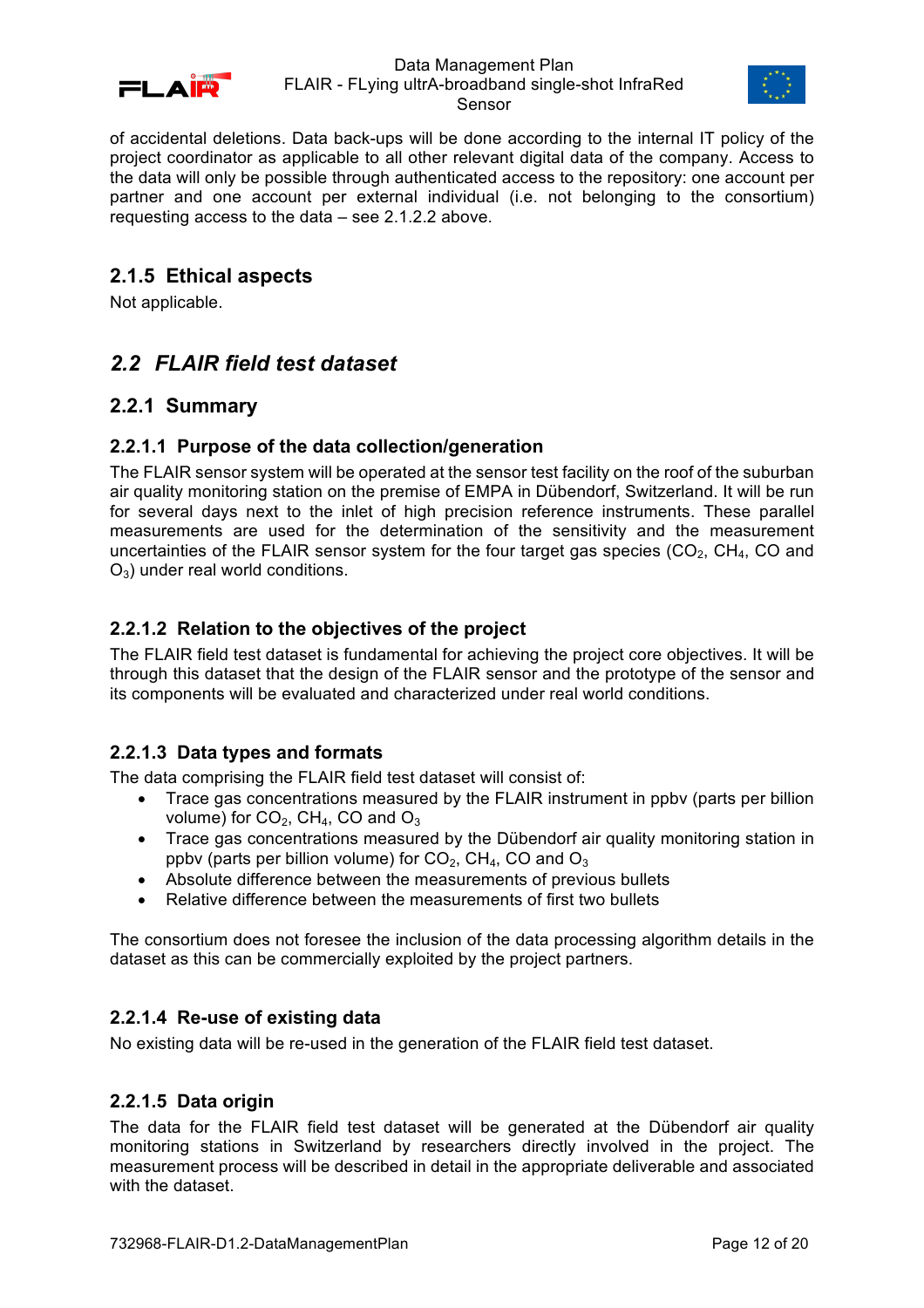



### **2.2.1.6 Expected size of the data**

At the moment the expected size of the dataset is not known.

#### **2.2.1.7 Data utility**

The FLAIR field test dataset will be useful to the entire consortium as well as for other researchers wishing to evolve the work of FLAIR and potential customers interested in new sensors based on the FLAIR technology.

## **2.2.2 FAIR**

#### **2.2.2.1 Making data findable**

The FLAIR field test dataset will be made discoverable through the association of metadata to the dataset. At the moment the consortium expects to associate the following metadata to the dataset:

- Date of measurement
- Gases measured
- Time of measurement

Files in the dataset will be clearly named and their names will include the date of measurement and gas to which the file refers to.

Versioning may be achieved through the addition of a version suffix to the filename or by supporting versioning in the FLAIR repository. The chosen solution is not defined at the moment although it is already clear that the repository will support versioning.

### **2.2.2.2 Making data openly accessible**

At the moment of writing, the consortium expects to make the entire FLAIR laboratory dataset openly available. The consortium expects to make the dataset available through the project's repository.

Registration to the repository will be required and will consist in providing the name, entity and reason of interest or foreseen purpose of use for the FLAIR dataset.

#### **2.2.2.3 Making data interoperable**

FLAIR will provide the data in the FLAIR field test dataset in the standard units for detected concentration. This should be enough to ensure the interoperability of the data. Differences will be provided in concentration units (ppbv) for absolute differences or percentages for relative differences.

#### **2.2.2.4 Increasing data re-use**

At the moment of writing the consortium has not yet addressed this issue.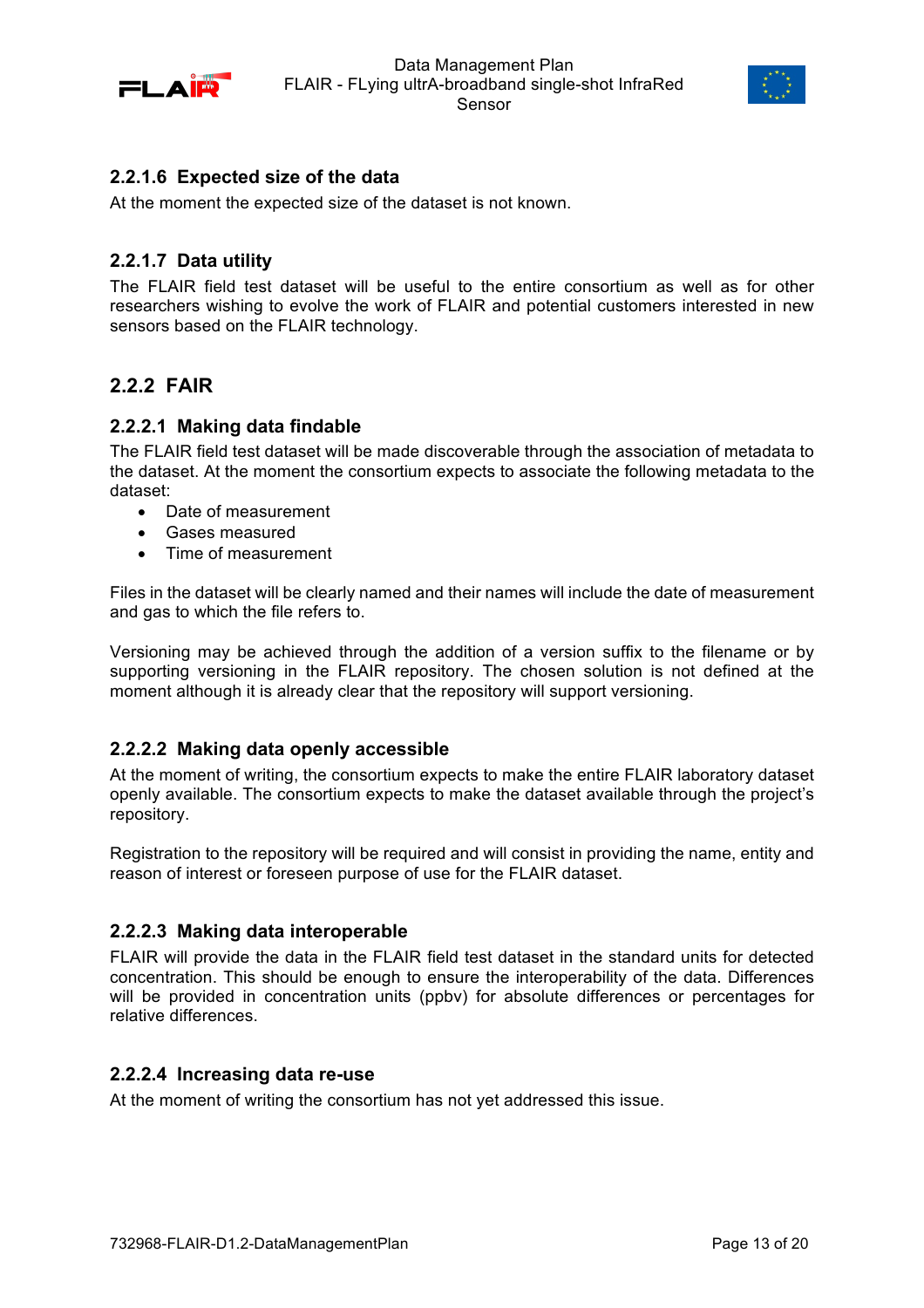



## **2.2.3 Resources**

The costs of making and maintaining the dataset FAIR will be covered by the regular testing activities of the project (WP5 and WP6). Data management responsibility lies with the project coordinator through WP1.

The consortium has not analysed the costs and/or potential benefits of long term preservation of this dataset.

## **2.2.4 Security**

The FLAIR field test dataset will not include sensitive data. The dataset will be stored in the project repository which is hosted in a server of the project coordinator's IT infrastructure. The repository supports version control. Data back-ups will be done according to the internal IT policy of the project coordinator. Access to the data will only be possible through authenticated access to the repository.

## **2.2.5 Ethical aspects**

Not applicable

# *2.3 FLAIR UAV dataset*

## **2.3.1 Summary**

### **2.3.1.1 Purpose of the data collection/generation**

The FLAIR UAV dataset will comprise the following:

- Set of measurements of trace gas absorption spectra and minimum detected concentrations performed by the FLAIR sensor equipped UAV with profiling in
	- o The vertical direction
	- o The radius direction
- Measurements of concentration of gas obtained from the tall tower atmospheric research site in Beromünster (Switzerland);
- Number of particles measured near emission sources (e.g. the motorway in the area of the NABEL site Härkingen in Switzerland)
- Particle concentration measured near emission sources (e.g. the motorway in the area of the NABEL site Härkingen in Switzerland)

The purpose of this dataset is to prove the suitability of the airborne FLAIR sensor system for vertical profiling of atmospheric trace gases and for airborne atmospheric measurements in general. It will also serve the purpose of helping to interpret the measured spatial variation of gases that are emitted by road traffic emissions (or influenced by road traffic emissions like  $O_3$ ) and will help to demonstrate the usefulness of the FLAIR system for other applications.

## **2.3.1.2 Relation to the objectives of the project**

The FLAIR UAV dataset contributes directly to the achievement of the project core objectives. The vertical mapping of  $CO<sub>2</sub>$ , CH<sub>4</sub> and CO at the tall tower atmospheric research site in Beromünster (Switzerland), where precise measurements of these atmospheric trace gases are available at different heights will be compared to the vertical profiles of  $CO<sub>2</sub>$ , CH<sub>4</sub> and CO obtained by the UAV flying the FLAIR sensor by averaging the measurements obtained at different altitudes. This comparison will confirm or reject the suitability of the airborne FLAIR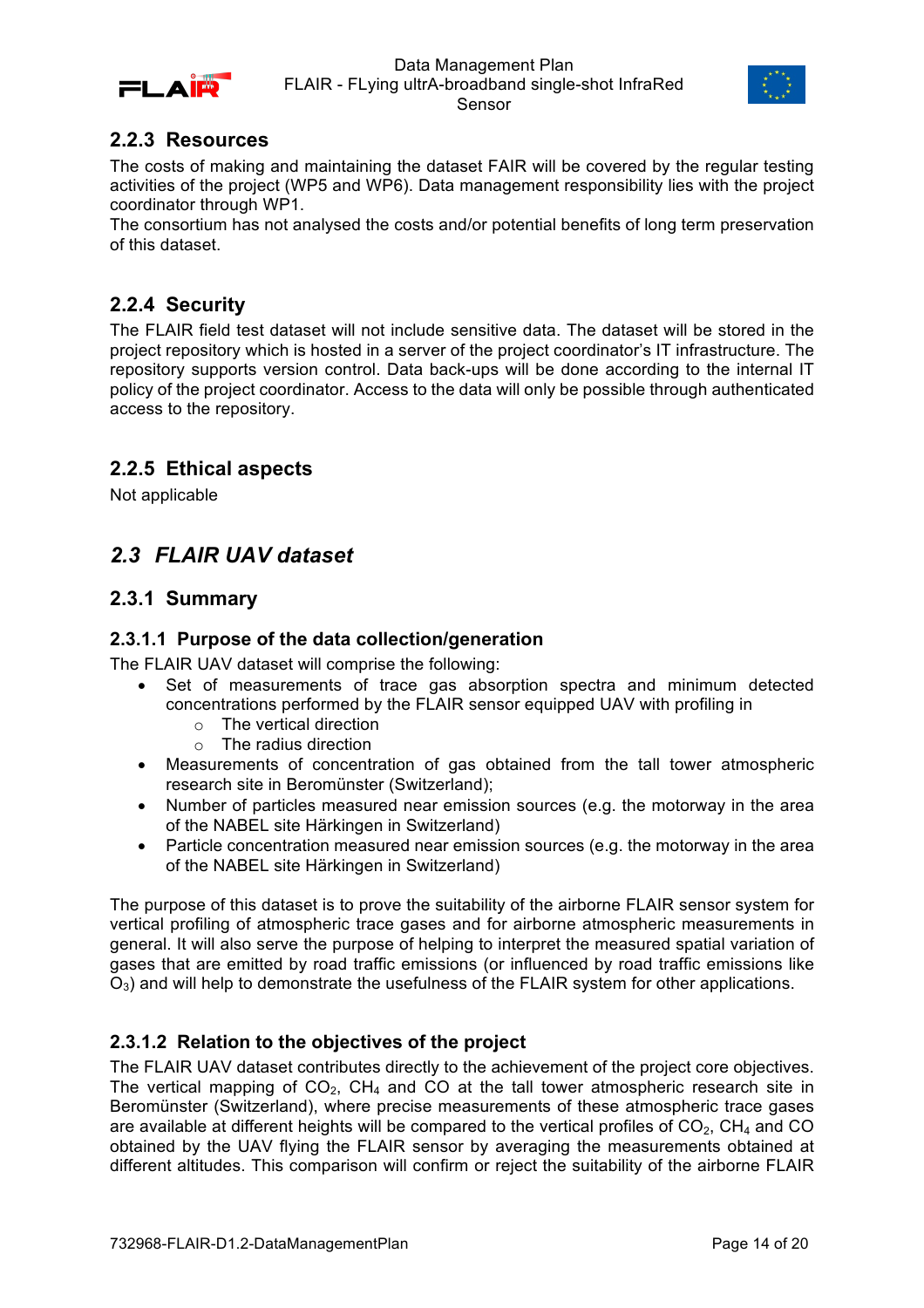



sensor system for vertical profiling of atmospheric trace gases and for airborne atmospheric measurements in general.

The particle sensor measurements will be compared with the concentration measurements obtained from the FLAIR sensor at a different location and will contribute to demonstrate the usefulness of the FLAIR system for applications where toxic gases and particle emission occur simultaneously (such as in road traffic).

### **2.3.1.3 Data types and formats**

The data comprising the FLAIR UAV dataset will consist of:

- FLAIR sensor trace gas concentrations in ppbv (parts per billion volume)
	- o against height in meters
	- o against horizontal distance from tower in meters
	- FLAIR sensor gas absorption spectra in the 2-5 µm and 8-12 µm windows as a set of absorbance per wavelength measurements
		- o against height in meters
		- o against horizontal distance from tower in meters
	- Beromünster tower trace gas concentrations in ppbv (parts per billion volume) against height in meters.
	- Total number of particles measured in the UAV at Härkingen (site to be confirmed) against height in meters and horizontal distance in meters.
	- Particle concentration measured in the UAV at Härkingen (site to be confirmed) in total particles per ccm against height in meters and horizontal distance in meters

At the moment of writing, the consortium plans to generate the data above for the following gases:

- $CO<sub>2</sub> Carbon Dioxide$
- $CH_4$  Methane
- CO Carbon Monoxide

The consortium does not foresee the inclusion of the data processing algorithm details in the dataset as this can be commercially exploited by the project partners.

#### **2.3.1.4 Re-use of existing data**

No existing data will be re-used in the generation of the FLAIR UAV dataset.

#### **2.3.1.5 Data origin**

The data for the FLAIR UAV dataset will be generated at the locations of the flights (to be confirmed later during the project) directly by the FLAIR consortium and the operation of the UAV. The generation procedures will be described in detail in the appropriate deliverables and associated with the dataset.

### **2.3.1.6 Expected size of the data**

At the moment the expected size of the dataset is not known.

#### **2.3.1.7 Data utility**

The FLAIR UAV dataset will be useful to the entire consortium (namely in helping accomplish the project objectives as outline above) as well as for other researchers wishing to evolve the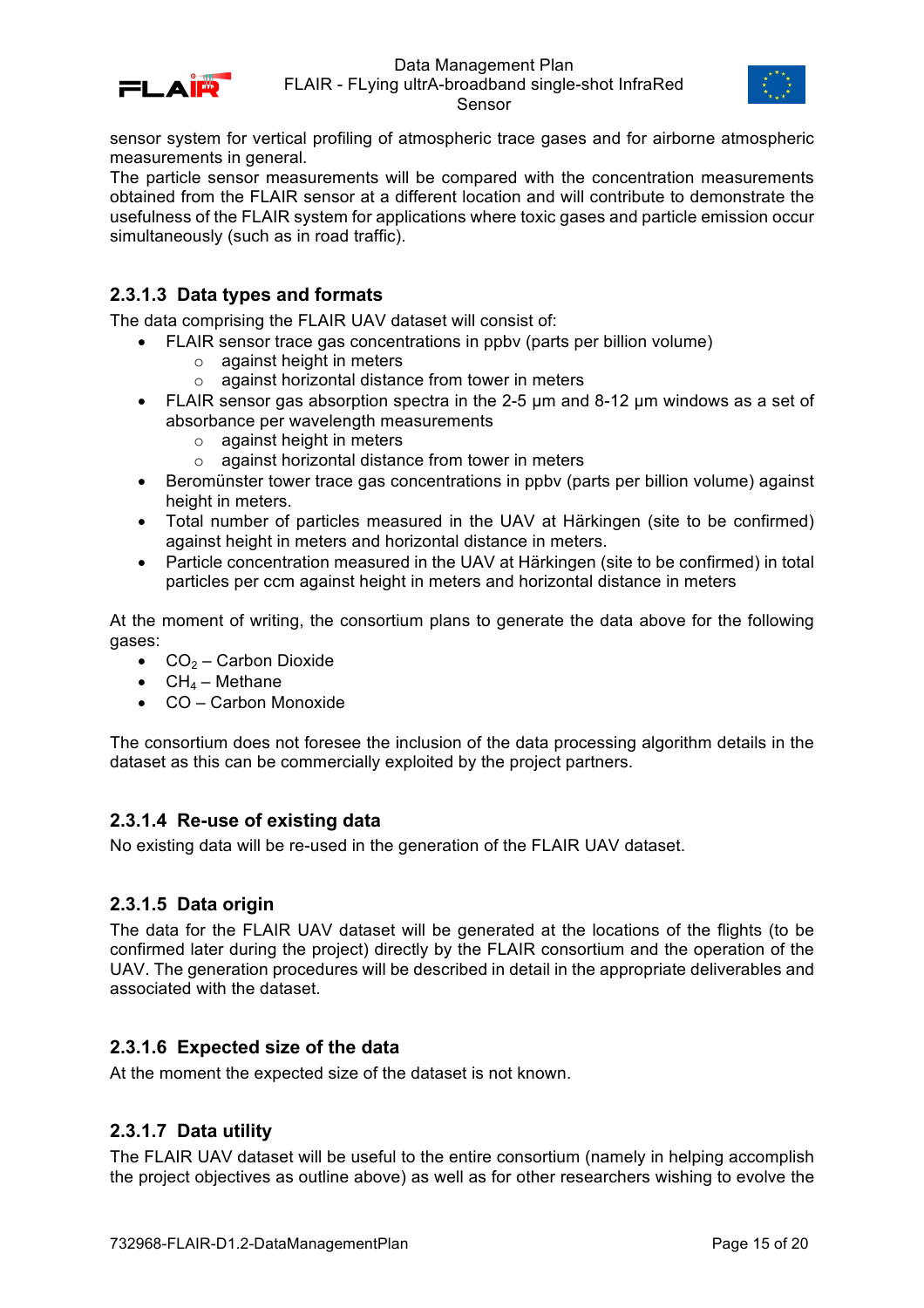



work of FLAIR and potential customers interested in new sensors based on the FLAIR technology.

## **2.3.2 FAIR**

### **2.3.2.1 Making data findable**

The FLAIR UAV dataset will be made discoverable through the association of metadata to the dataset. At the moment of writing the type of metadata and identification mechanism to be applied is not yet defined. The process or standard to be used to create the metadata is not clear yet. However, the consortium expects to associate the following metadata to the dataset:

- Date of measurement
- Gases measured
- Absorption windows
- Time of measurement
- Location of measurement

Files in the dataset will be clearly named. All files in the dataset will allow the clear identification of the version. This may be achieved through the addition of a version suffix to the filename or by supporting versioning in the FLAIR repository. The chosen solution is not defined at the moment.

## **2.3.2.2 Making data openly accessible**

At the moment of writing, the consortium expects to make the entire FLAIR UAV dataset openly available. The consortium expects to make the dataset available through the project's repository (which is foreseen to support versioning). The repository is maintained by the project coordinator and access to it is authenticated. Access to the repository will be enabled through a web interface that only allows download of the dataset (i.e. it will not be possible to delete, upload, check-out or commit other files).

Registration to the repository will be required and will consist in providing the name, entity and reason of interest or foreseen purpose of use for the FLAIR UAV dataset.

### **2.3.2.3 Making data interoperable**

FLAIR will provide the data in the FLAIR UAV dataset in the standard units as described above in section 2.3.1.1.

### **2.3.2.4 Increasing data re-use**

At the moment of writing the consortium has not yet addressed this issue.

## **2.3.3 Resources**

The costs of making and maintaining the FLAIR UAV dataset FAIR will be covered by the regular testing activities of the project (WP5 and WP6). Data management responsibility lies with the project coordinator through WP1.

The consortium has not analysed or estimated the costs and/or potential benefits of long term preservation of the FLAIR UAV dataset.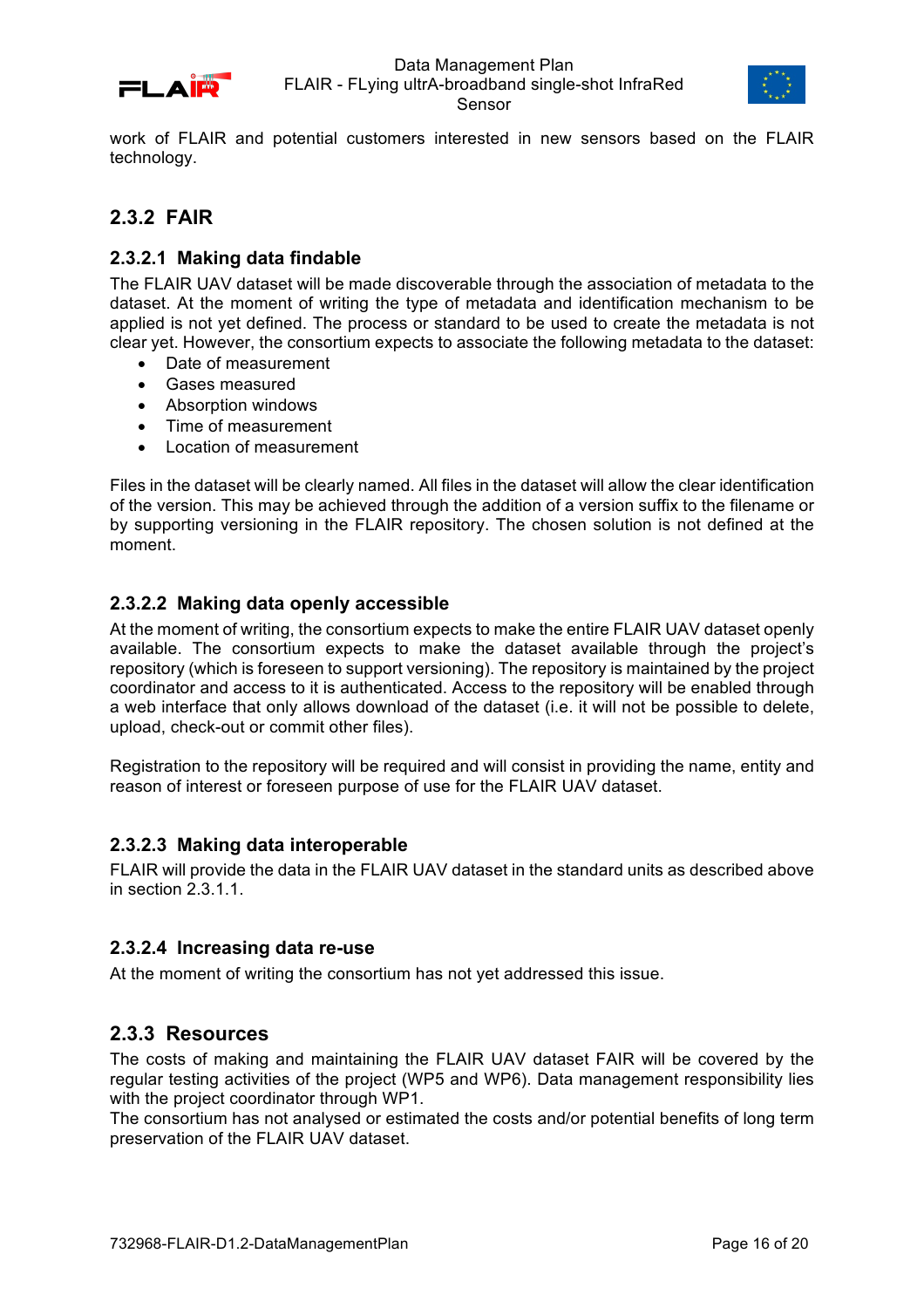



## **2.3.4 Security**

The FLAIR UAV dataset will not include sensitive data. The dataset will be stored in the project repository which is hosted in a server of the project coordinator's IT infrastructure. The repository supports version control. Data back-ups will be done according to the internal IT policy of the project coordinator. Access to the data will only be possible through authenticated access to the repository.

## **2.3.5 Ethical aspects**

Not applicable

# **3 Other data**

## *3.1 HITRAN database*

#### **3.1.1 Summary**

The FLAIR consortium will collect data from the HITRAN (High resolution TRANsmission molecular absorption) database that will be used to benchmark and characterize the FLAIR laboratory performance. HITRAN is a compilation of spectroscopic parameters that a variety of computer codes use to predict and simulate the transmission and emission of light in the atmosphere. The goal of HITRAN is to have a self-consistent set of parameters. The database is a long-running project started by the Air Force Cambridge Research Laboratories (AFCRL) in the late 1960s in response to the need for detailed knowledge of the infrared properties of the atmosphere.

The initial HITRAN database included only the basic parameters necessary to solve the Lambert-Beers law of transmission. In addition, the air-broadened Lorentz width was included as well as the unique quantum identifications of the upper and lower states of each transition.

The parameters stored in HITRAN are a mixture of calculated and experimental. HITRAN provides the sources for the key parameters within each transition record whereby the user can determine from where the value came. The experimental data that enter HITRAN often come from the results of analysis of Fourier transform spectrometer laboratory experiments. Many other experimental data also are inputted, including lab results from tuneable-diode lasers, cavity-ring down spectroscopy, heterodyne lasers, etc. The results usually go through elaborate fitting procedures. The theoretical inputs include standard solutions of Hamiltonians, ab initio calculations, and semi-empirical fits.

The HITRAN parameters will be compared to the data obtained from the FLAIR sensor in a lab environment. This way, the consortium will be able to characterize the performance of the FLAIR sensor and this will help establish the validity of the FLAIR design and the prototype.

HITRAN parameters can be obtained directly from the HITRAN database website (http://hitran.org) and are output in records of 160 characters which include parameters in integer, real and text data types. The data types and formats can be consulted at https://www.cfa.harvard.edu/hitran/formats.html.

At the moment of writing the size of the data to be used by FLAIR is not known. FLAIR will not store HITRAN data nor will it make the data available as it can be freely obtained directly from HITRAN. It is mentioned here as it will have an important role in the validation of FLAIR results.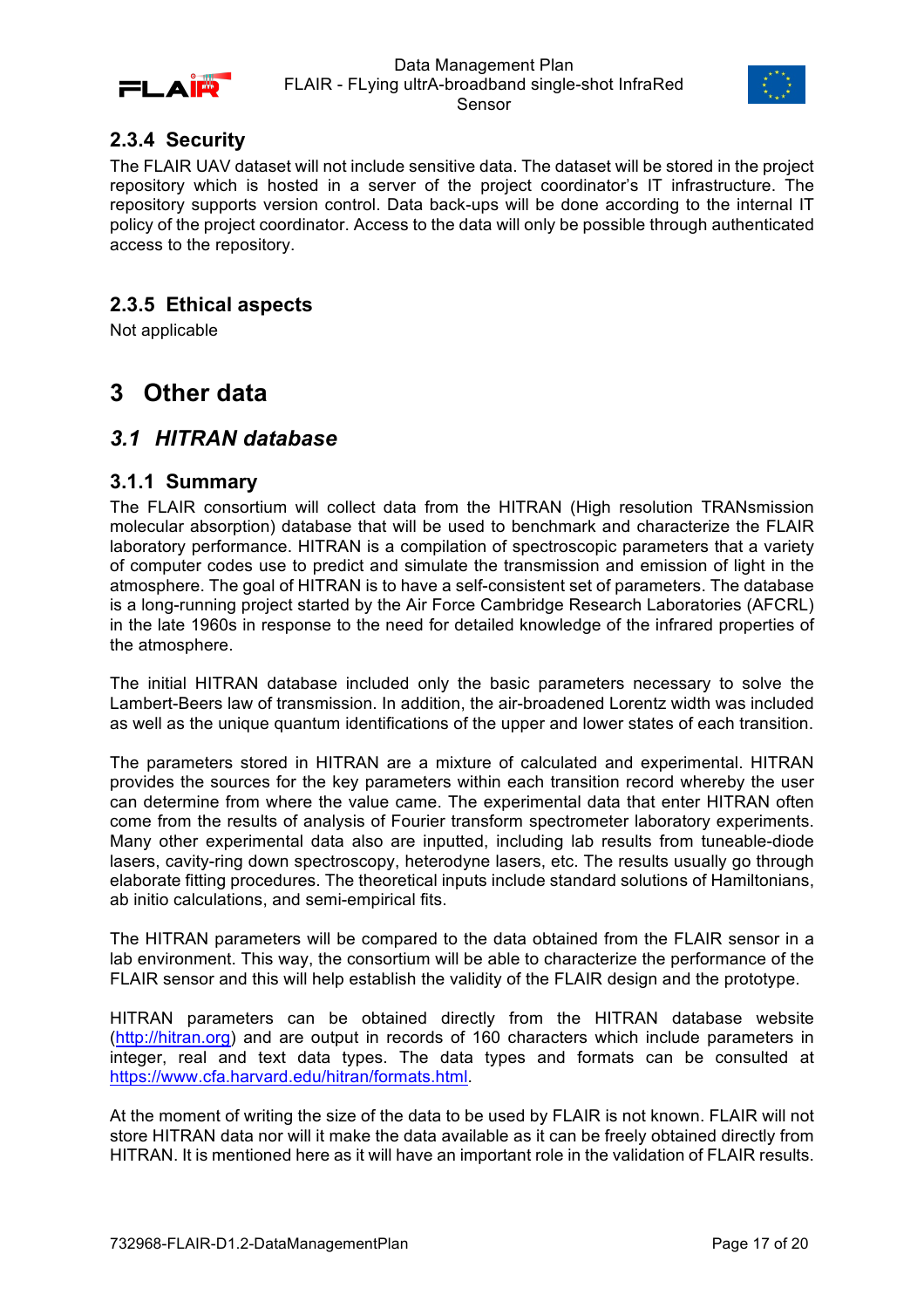



Whenever HITRAN data is used the research results will clearly identify which parameters have been used.

## *3.2 PNNL spectral library*

### **3.2.1 Summary**

The Pacific Northwest National Laboratory (PNNL) has created a quantitative database containing the vapour-phase infrared spectra of pure chemicals. The digital database has been created with both laboratory and remote-sensing applications in mind.

This unique library is the "gold standard" of vapour phase infrared reference spectra and is uniquely adapted to both remote and point sensing. The library is a unique asset to the development of infrared sensors and methods. Data from the PNNL spectral library will be used in FLAIR as benchmark against which the FLAIR sensor's performance will be measured. This way, the consortium will be able to characterize the performance of the FLAIR sensor and this will help establish the validity of the FLAIR design and the prototype.

PNNL parameters can be obtained directly from the PNNL library website (https://secure2.pnl.gov/nsd/nsd.nsf/Welcome) via registration.

At the moment of writing the size of the data to be used by FLAIR is not known. FLAIR will not make PNNL data available as it can be freely obtained directly from the PNNL library. Whenever PNNL data is used the research results will clearly identify which parameters have been used.

## *3.3 UAV performance data*

### **3.3.1 Summary**

The FLAIR sensor will be installed on a modified Unmanned Aerial System based on an existing product from TEKEVER Autonomous Systems. While the consortium will gather and collect performance data for the FLAIR-equipped UAV for the purpose of characterizing the performance of the system while in flight and to validate the sensor application, specific UAV performance data will not be made available outside the consortium.

Specific UAV sub-systems data is proprietary and can be used to infer the solutions and specific components used in the product. As the UAV is a commercial product, open access to this data could result in the loss of competitive advantage in the commercial exploitation of the product. Any data which is considered relevant for the characterization and validation of the FLAIR sensor itself while installed in the UAV (e.g. altitude, GPS position, etc.) will be made available through the FLAIR UAV dataset.

# *3.4 FLAIR system design data*

### **3.4.1 Summary**

The FLAIR sensor system is described in detail in deliverable D2.3 – List of specifications doe all system (UAV and assembled sensor) and sub-system parameters. Designs, blueprints for hardware, electronic circuit design and technical data for the sub-systems will be generated throughout the project and will be made available in corresponding deliverables, most of which are of public dissemination. However, it must be noted that the consortium may decide, as the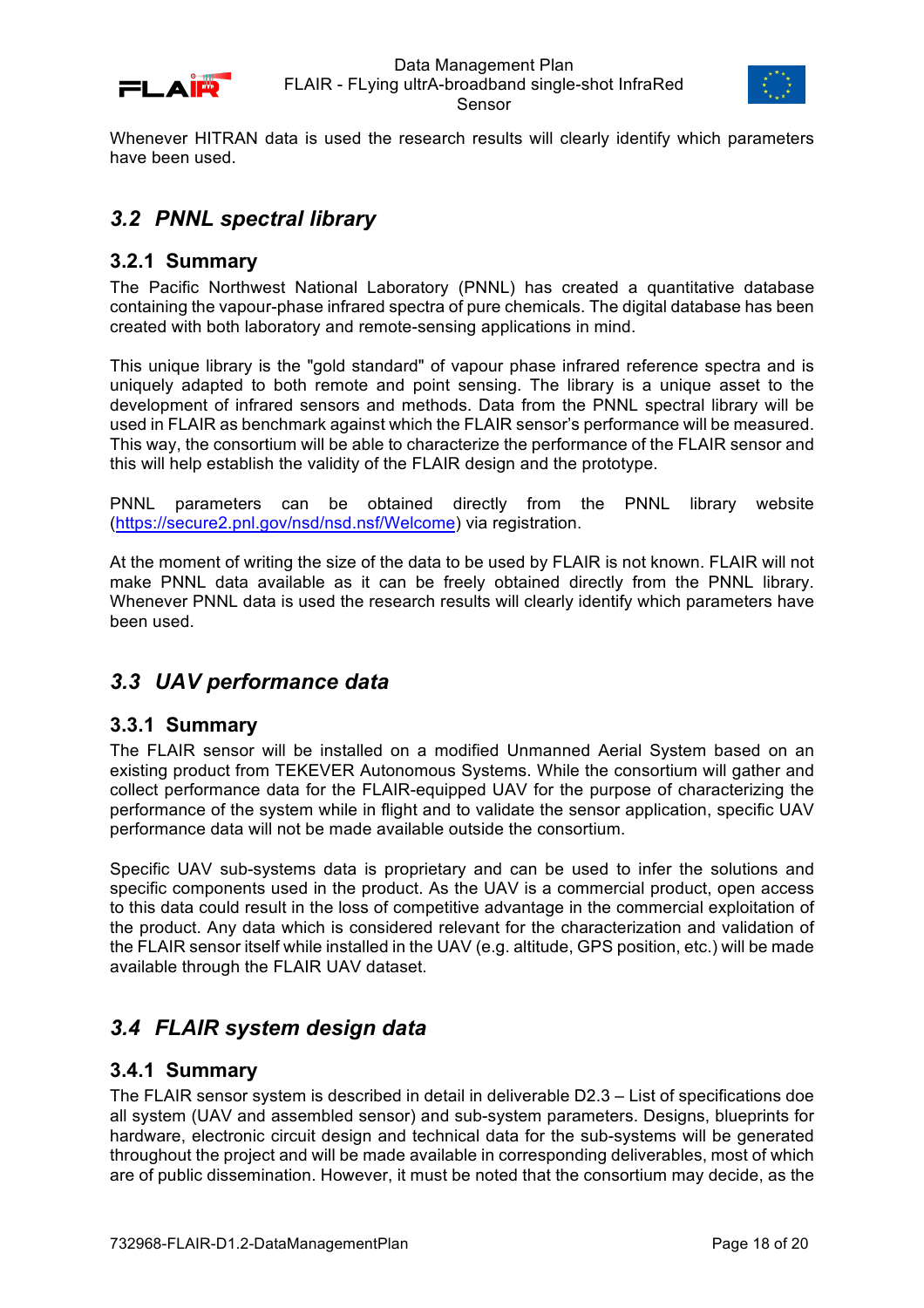



project progresses that some specific design details be kept confidential as they provide the added value or the competitive advantage that will allow the generating partner(s) to protect and exploit the results. Examples of these include design and test data related to:

- Data processing algorithm due to its commercial potential;
- Subsystem development;
- UAV adaptation;
- And Sensor/UAV fitting.

Furthermore, while all of the physical components of the FLAIR sensor are public, open access to the HW and prototypes will not be ensured by the consortium. Rather, a description of the units will be published but the unit itself will not be public as it is needed in the FLAIR drone system.